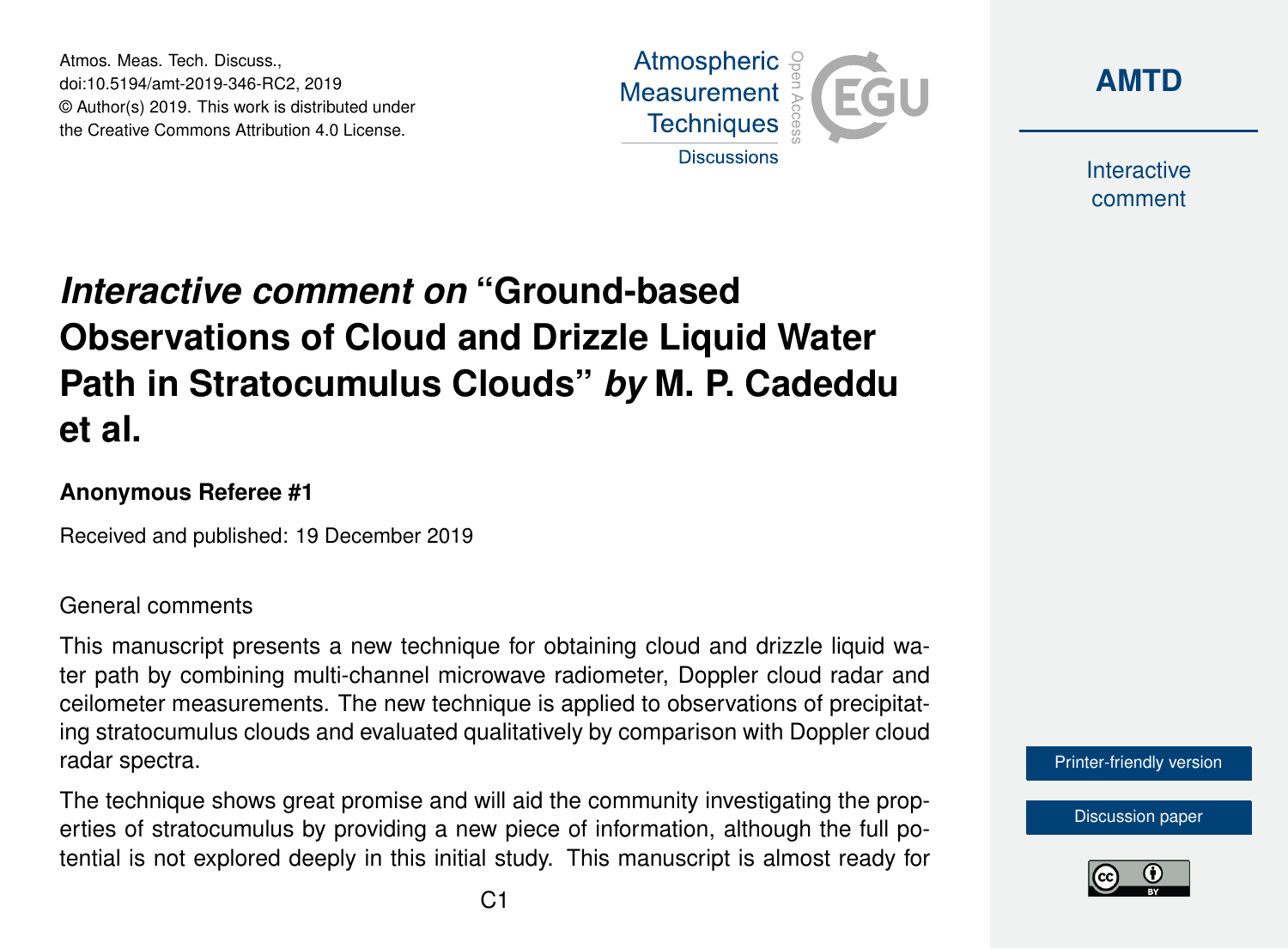publication, with a few technical aspects to correct.

Technical comments

Line 18: Replace 'exists' with 'exist'.

Line 22: Suggest opening with 'Marine stratocumulus clouds have a significant impact on the Earth's radiation balance as they reflect a greater amount of solar radiation back to space compared to the ocean surface, and emit a similar amount of longwave radiation as the surface.'

Line 26: Replace 'Feingold and A. McComiskey 2016' with 'Feingold and McComiskey 2016'.

Line 31: Move comma from after 'properties' to after 'instrumentation' .

Line 32: Do you mean moments here, or would it be more realistic to state 'the shape of the drop size distribution'? Otherwise you should explain what you mean by moments in this context.

Lines 35-36: This statement needs some qualification. Review papers discussing LWP estimation from multi-channel microwave radiometers usually state that care must be taken in the presence of precipitation, and that LWP estimates are not reliable in strong precipitation.

Line 58: Replace 'since summer of 2015' with 'since the summer of 2015'.

Line 61: Suggest stating 'reflectivity-weighted Doppler spectrum'

Line 61: Replace 'Collocated to' with 'Collocated with'.

Line 63, 75, 92 and elsewhere: Replace 'backscatter' with 'attenuated backscatter'.

Line 71: The correct reference for 'auto-calibration of cloud lidar' is O'Connor et al. (2004) not (2005).

Line 103: Lidar ratio for cloud droplets at 905 nm is about 19 sr, and is even lower for

Interactive comment

[Printer-friendly version](https://www.atmos-meas-tech-discuss.net/amt-2019-346/amt-2019-346-RC2-print.pdf)

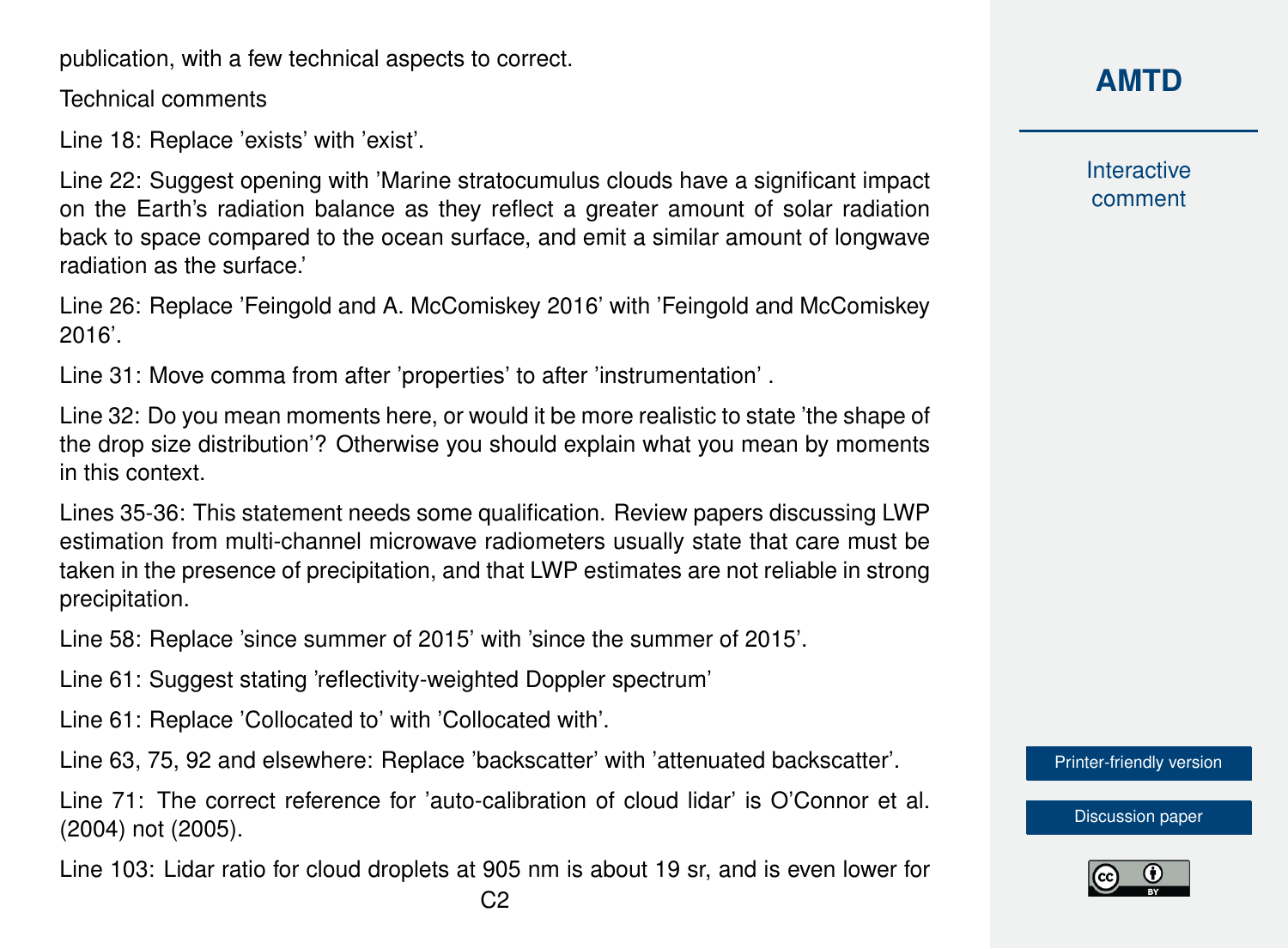larger drizzle droplets.

Line 104: The ceilometer attenuated backscatter peaks at cloud base due to the large return from the small but much more numerous cloud droplets, relative to drizzle droplets.

Line 106: Do you mean here, 'the average modal diameter of the full drop size distribution including drizzle drops and cloud droplets'? How reasonable is this assumption considering that these are two distinct hydrometeor populations, normally giving rise to a skewed distribution if they overlap?

Line 161: Small drizzle drops may not display a negative Doppler velocity if they are falling into a strong updraft. It is true to state that drizzle drops have a significant terminal fall velocity, but the observed Doppler velocity is the sum of the fall velocity and the air motion.

Line 167: Suggest using the term 'drizzle shafts' here and elsewhere in the manuscript.

Line 176: Suggest rephrasing to '.. are as negatively skewed as the Doppler spectra at cloud base'.

Lines 177-178: The terminal fall velocity of cloud droplets is very small, and their observed Doppler velocity distribution is a result of turbulence.

Line 185: Not quite true. For Rayleigh scattering, reflectivity is proportional to masssquared, but the larger drizzle drops are in the Mie scattering regime.

Line 264: Do you mean in-cloud DWP here?

Figure 1: 'together with cloud boundaries from KAZR (cloud top) and ceilometer (cloud base)' 'ceilometer attenuated backscatter coefficient'

Figure 4: In (a), does cloud LWP include in-cloud drizzle (DWP) or cloud droplet LWP only?

## **[AMTD](https://www.atmos-meas-tech-discuss.net/)**

Interactive comment

[Printer-friendly version](https://www.atmos-meas-tech-discuss.net/amt-2019-346/amt-2019-346-RC2-print.pdf)